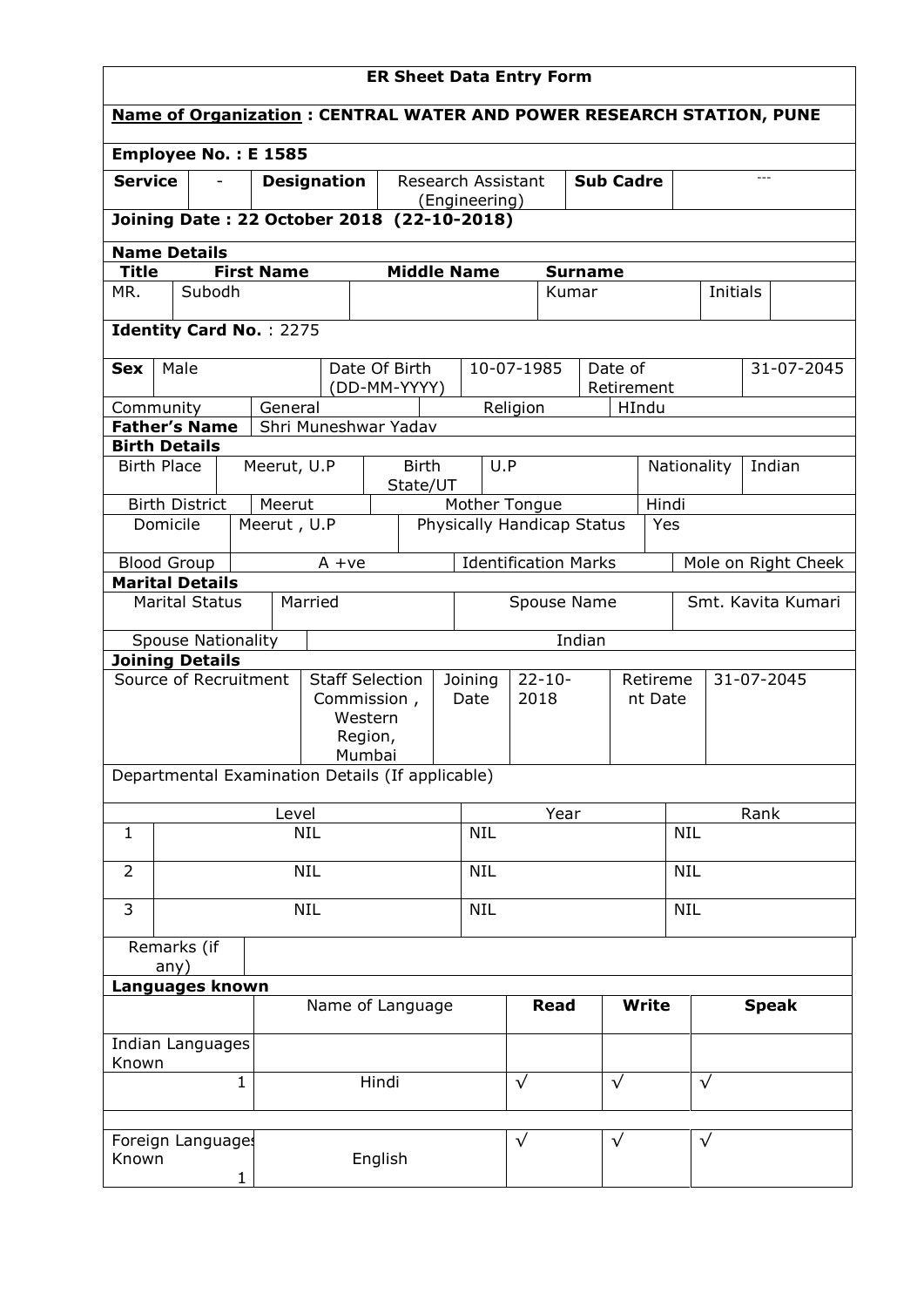## Details of deputation (if applicable)

| Name of the Office | Post held at that<br>time in parent office | Name of post<br>(selected for<br>deputation | Period of deputation |      |  |
|--------------------|--------------------------------------------|---------------------------------------------|----------------------|------|--|
|                    |                                            |                                             | Since                | From |  |
| NIL                | NIL                                        | NIL                                         | NIL                  | NIL  |  |

## Details of Foreign Visit

| SI. | Place of Visit | Date of | Post held at | Whether it     | Details of visit |
|-----|----------------|---------|--------------|----------------|------------------|
| No. |                | visit   | that time    | is a           |                  |
|     |                |         |              | personal or    |                  |
|     |                |         |              | official visit |                  |
|     | NIL            | NIL     | NIL          | NIL            | NIL              |

## Transfer/Posting Detail (if applicable)

| Place                                           | Period of posting |                 |  |  |  |  |  |  |
|-------------------------------------------------|-------------------|-----------------|--|--|--|--|--|--|
|                                                 | Since             | To              |  |  |  |  |  |  |
|                                                 |                   |                 |  |  |  |  |  |  |
| <b>RSWG Division CWPRS PUNE</b>                 | 26-10-2018        | 25-02-2019      |  |  |  |  |  |  |
| <b>INSTRUMENTATION-I</b><br>DIVISION CWPRS PUNE | $26 - 02 - 19$    | 05-02-2021      |  |  |  |  |  |  |
| CPC DIVISION CWPRS PUNE                         | 08-02-2021        | 05-03-2021      |  |  |  |  |  |  |
| CFI DIVISION CWPRS PUNE                         | 08-03-2021        | <b>CONTINUE</b> |  |  |  |  |  |  |

| Qualification (Use extra photocopy sheets for multi qualifications, experience, training, awards details) |                                  |                    |                                            |  |               |                      |                        |  |  |
|-----------------------------------------------------------------------------------------------------------|----------------------------------|--------------------|--------------------------------------------|--|---------------|----------------------|------------------------|--|--|
| Qualification                                                                                             |                                  |                    | Discipline                                 |  |               | Specialization 1     |                        |  |  |
| <b>B.Tech</b>                                                                                             |                                  | <b>Engineering</b> |                                            |  |               |                      | <b>Electronics and</b> |  |  |
|                                                                                                           |                                  |                    |                                            |  |               | <b>Communication</b> |                        |  |  |
| Year                                                                                                      |                                  | Division           |                                            |  | CGPA/ % Marks |                      | Specialization 2       |  |  |
| 2011                                                                                                      |                                  | 1st Class          |                                            |  | 60.91 %       |                      | NIL                    |  |  |
| Institution                                                                                               |                                  | University         |                                            |  | Place         |                      | Country                |  |  |
| K I E T, Ghaziabad, UP                                                                                    |                                  |                    | G B T U formerly                           |  | UP            |                      | India                  |  |  |
|                                                                                                           |                                  | Known as UPTU,     |                                            |  |               |                      |                        |  |  |
|                                                                                                           |                                  | Lucknow, UP        |                                            |  |               |                      |                        |  |  |
| <b>Experience:</b>                                                                                        |                                  |                    |                                            |  |               |                      |                        |  |  |
| <b>Type of Posting</b>                                                                                    |                                  |                    | Level                                      |  |               |                      |                        |  |  |
| Permanent                                                                                                 |                                  |                    | IDA Pattern (Basic 18320 + DA +Allowances) |  |               |                      |                        |  |  |
| Designation                                                                                               |                                  |                    | Junior Engineer                            |  |               |                      |                        |  |  |
| Ministry                                                                                                  |                                  |                    | PSU under Department of Telecommunication  |  |               |                      |                        |  |  |
| Office                                                                                                    |                                  |                    | BSNL, Punjab & UP West Circle              |  |               |                      |                        |  |  |
| Service Period                                                                                            |                                  |                    | 20-07-2009 to 20-10-2018                   |  |               |                      |                        |  |  |
|                                                                                                           |                                  |                    |                                            |  |               |                      |                        |  |  |
| <b>Type of Posting</b>                                                                                    | Level                            |                    |                                            |  |               |                      |                        |  |  |
| Temporary                                                                                                 |                                  |                    |                                            |  |               |                      |                        |  |  |
| Designation                                                                                               | <b>Present Position</b>          |                    |                                            |  |               |                      |                        |  |  |
| Research Assistant (Engineering)                                                                          | Research Assistant (Engineering) |                    |                                            |  |               |                      |                        |  |  |